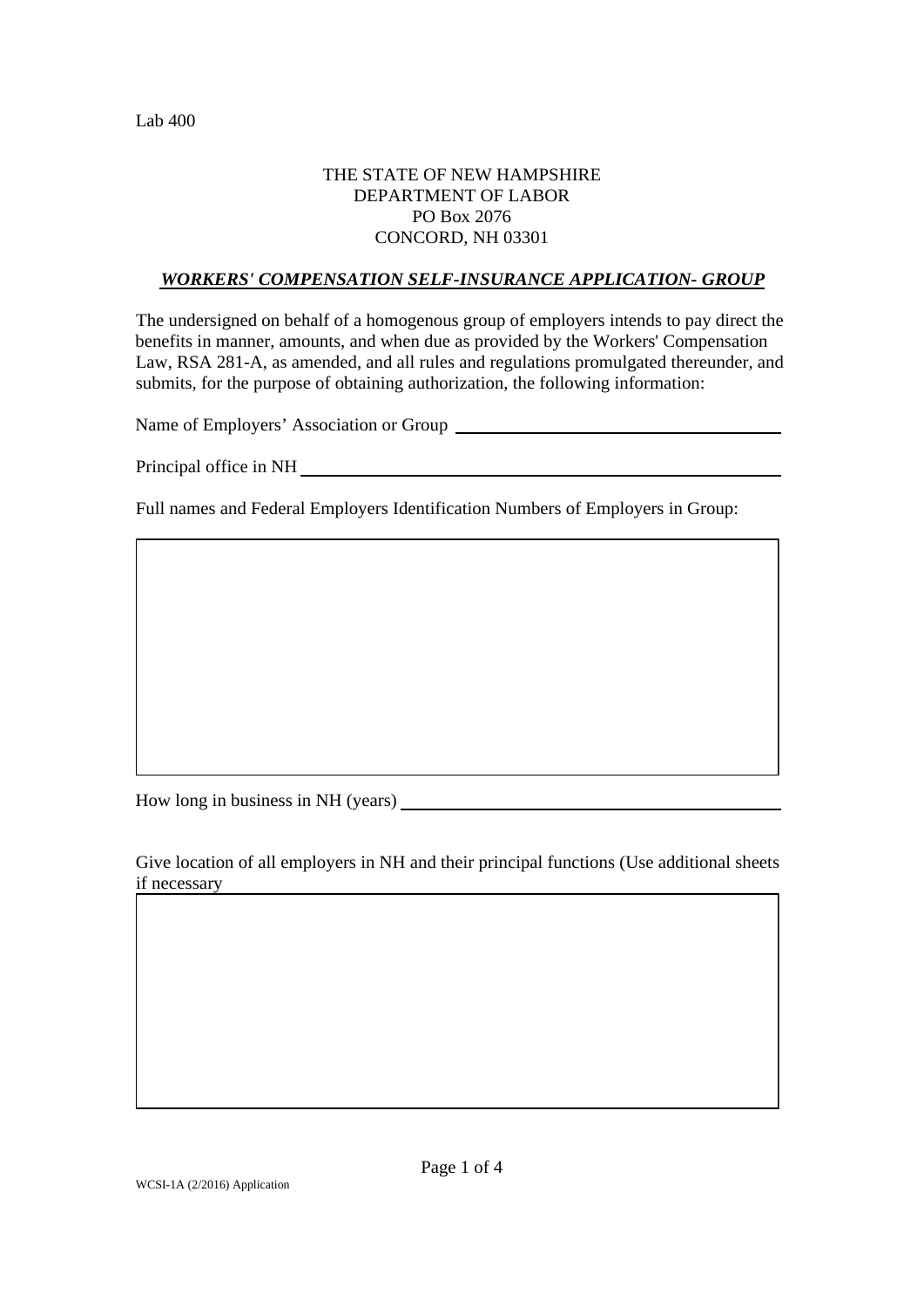WCSI-1A (2/2016) Application

**TOTAL** 

*ASSETS LIABILITIES*  Cash Accounts Payable Accounts Receivable Realty Encumbrances **Mortgages** Mortgages Inventory Bonds Real Estate Capitol Stock Machinery Surplus Furniture and Fixtures Patent rights, Trademarks, Copyrights Goodwill **TOTAL TOTAL**  *NEW HAMPSHIRE REALTY LOCATION EQUITY*  **(Use additional sheets if necessary) Classification Code Number of Last Year's Next Year's Of Operation Number Employees Payroll Estimated Payroll** 

**Balance Sheet Data (Annual Report may be substituted in lieu thereof)** 

Lab 400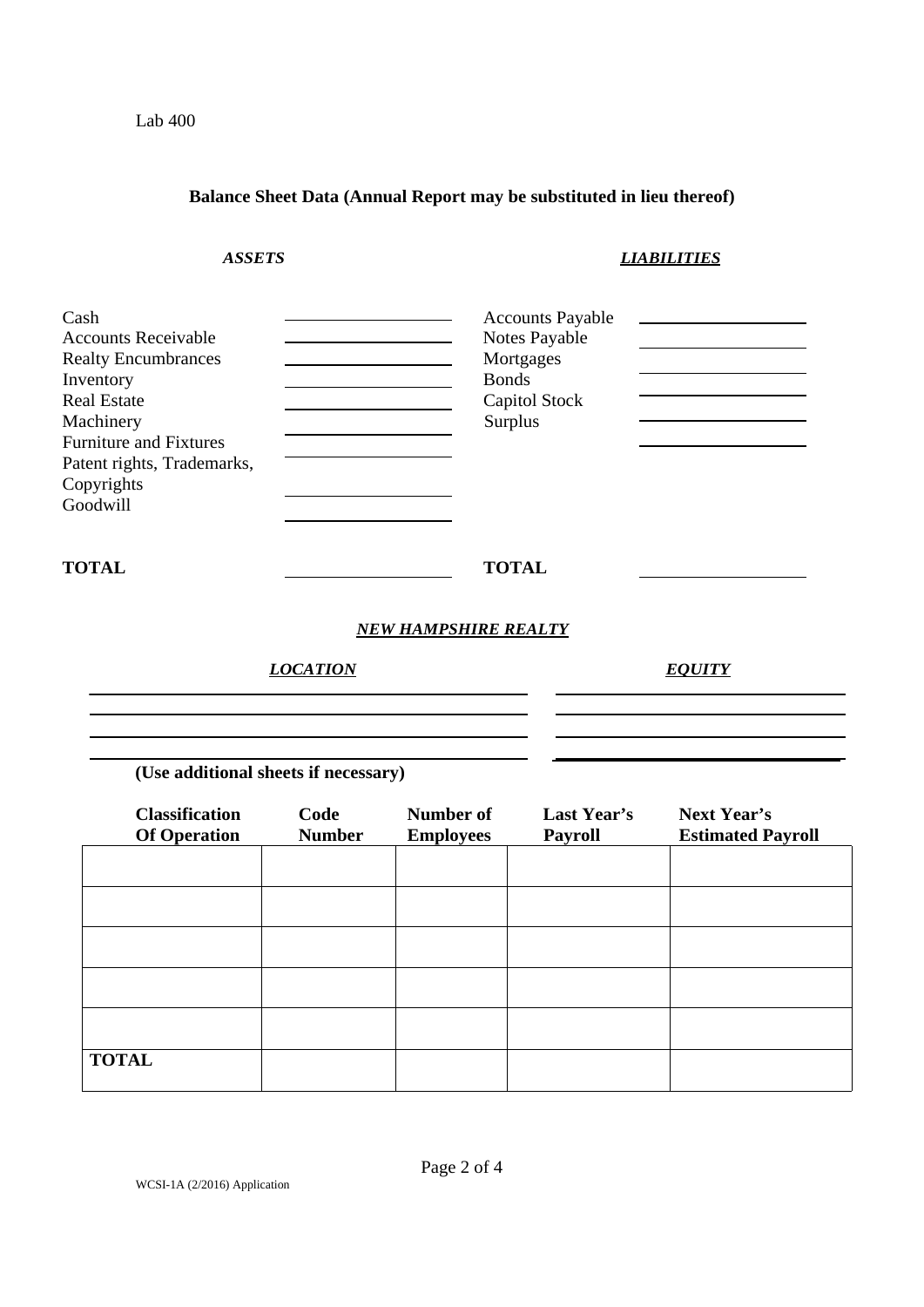## **GUARANTEE PROPOSAL**

| <b>TYPE</b>                       |                    | <b>AMOUNT</b>                                                                                                       |
|-----------------------------------|--------------------|---------------------------------------------------------------------------------------------------------------------|
| <b>Surety Bond</b>                | \$                 |                                                                                                                     |
| Deposit of Cash                   | $\mathbf{\$}$      | <u> 1980 - Jan James James, politik eta politik eta politik eta politik eta politik eta politik eta politik eta</u> |
| Deposit of Securities             | $\sim$             |                                                                                                                     |
| <b>Excess Insurance Per Loss</b>  | $\sim$             |                                                                                                                     |
| <b>Aggregate Excess Insurance</b> | \$                 |                                                                                                                     |
| Letter of Credit                  | \$                 |                                                                                                                     |
|                                   | \$<br><b>TOTAL</b> |                                                                                                                     |

Amount of risk retention;

Attaching point of excess insurance;

Do you maintain a dispensary or other first aid facility in each establishment?

If so, describe the equipment, personnel and service available;

If not, state what arrangements you have made to provide medical services to injured employees;